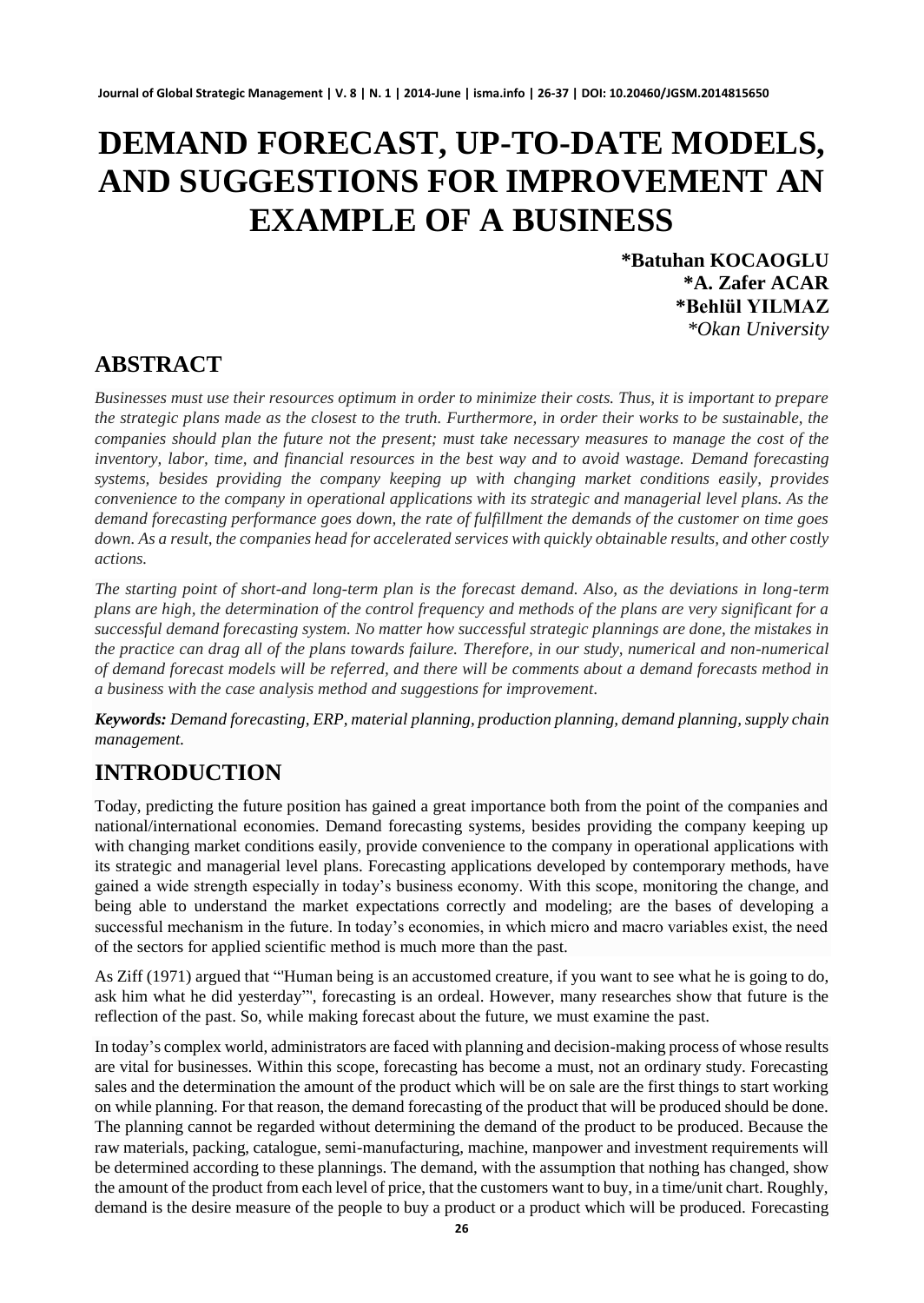can be defined as the determination of the data that belongs to a variable in the past periods and how will it be in the future.

Demand forecasting is the function to foresee the amount of goods and services the customers will demand in the future. Forecasting forms the basis of production plans and the business. Demand forecasting such as which product to produce, the amount the consumer demand from these product, the most probable dates on which these demands will actualize are determined in advance. In demand forecasts, numerical and non-numerical applications are used. Non-numeric demand forecasting is based on the information and experience of the forecaster. And, numerical methods of demand forecasting compromise of techniques based on cause and effect relationships and methods based on time series analysis.

In this context, the aim of our study is to shed light on how to choose and improve accurate prediction model. Basically, besides being on forecasting model, our study will focus on the commission of Sales and Operation Planning (S&OP) in which transparency and cooperation is in the forefront, and will be based on the evaluation of the results in a production enterprise.

## **DEMAND FORECAST**

Demand forecast is used in wide range from the inventory management, shipping, distribution, reclamation, repair and maintenance to the coordination of suppliers and operations of many works (Fildes et al., 2006; Küsters et al., 2006). When it used effectively, it will help supplier chains adoptions of companies or to the changeable market conditions (Fildes and Beard, 1992; Gardner, 1990; Wacker and Lummus, 2002). When performance decreases, companies head for services -which is accelerated and easily achieved to the resultand for upscale actions and fundamental services (Armstrong, 1988; Winklhoferet et al., 1996).

Possible future variants of a phenomenon or object, maybe even variant solutions of ways leading to future situations are formulated. The forecasting creates a basis for planning company processes (Johnson, 2009). It enables managers to plan future needs and consequently make rational decisions. Forecasting is a continuous process that requires product managers to think about markets and understand those (Haines, 2008).

### General concepts related to demand forecasting

Demand forecast is an analysis and regulation process of information which makes possible forecasts of future sales. Order quantity, demand of the customer and date of accruing are interpreted with demand assumption.

Development of demand forecast is a multi-stage process which includes indication of processor demand and indication of formal demand (Kress and Snyder, 1994). After evaluating and determining the interior and exterior effect upon production demand, processor demands of production are improved. Many companies indicate their marketing strategy according to these forecasts. At the end of the process, efficiency of the forecast is followed. It is important to observe consistency of result and taking precaution in accordance with the situation. Qualitative and quantitative techniques are important during decision process. Decision makers primarily choose the most appropriate forecast techniques for the nature of the problem. Estimation operation should have mutual functions with estimation type, accessible source of information and current forecast techniques (Monks, 1987).

Demand planning represents a set of methodologies and information technologies for the use of demand forecasts in the process of planning. The aim is to accelerate the flow of raw materials, materials and services beginning with the suppliers through transforming to products in the company and to their distribution to their final consumers. The demand planning process is done to help the business understand profit potential. Indirectly it sets the stage for capacity, financing, and stakeholder confidence (Sheldon, 2006). The implementation of the demand planning enables to determine the closest possible forecast to the planning horizon and decide the volume of production, stock and sources capacity distribution among particular products to maximize the profits of the whole company.

Forecast techniques are used during decision-making process of enterprise. Enterprises should be aware of factors such as time interval permanent -Long term results of decisions, reaching data-set, quantity of obtained data, cost, margin of error and qualification of decision makers. (Schroeder, 1989; Klassen and Flores, 2001).

Demand forecast is used by the whole functions of the enterprise that undergoes changes on its process. Depending upon strategical changes, business plan is determined; depending upon business plan, budget is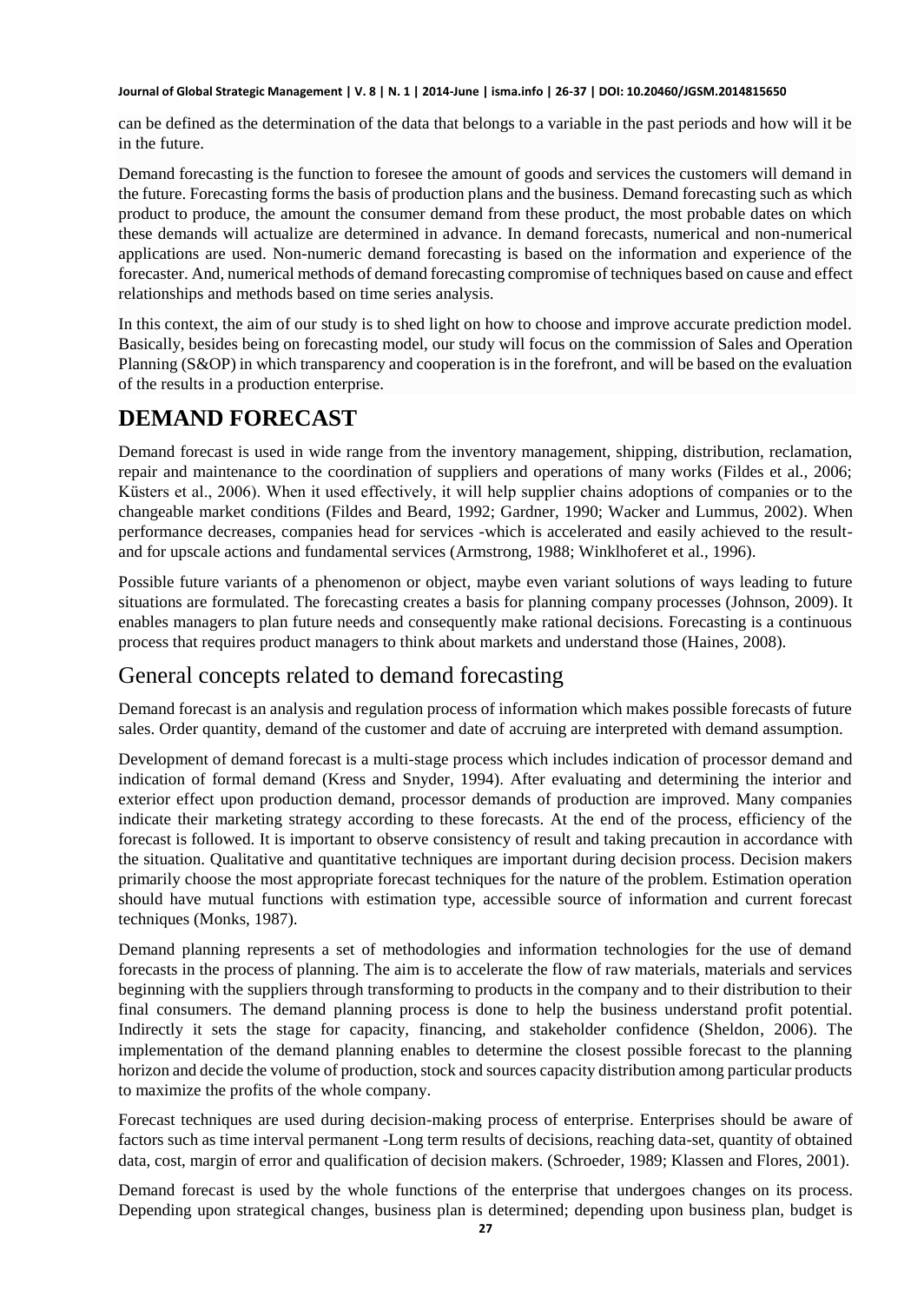determined; depending upon budget and business plan, functional targets and actions are determined. Both strategical -administrative - plans and support process must be aware of demand forecast, while generating their own plans and targets. Within this scope, some questions to specify the target of the function will be as following; If we increase the ads budget by %10, how will the sales be affected?(Marketing & Sales). What will the new products released be within the next two years? (R&D department, regularity affairs, Marketing), what will the growth rate be in next two years? Will we need new employee and/or organizational settlement? (Human Resources).

### Forecasting methods

Forecast methods are classified as objective/subjective, statistical/judicial, time series/regression/judicial procedure, qualitative time series/causal patterns and qualitative/quantitative. In this work, demand forecast methods are analyzed as qualitative and quantitative. Quantitative method is a combination of extrapolation of previous studies and it consists in statistical method (Wilson and Keating, 2001).

Qualitative forecast technique requires a person's idea and decisions collections which are related to future and present situation (Monks, 1987). The opinions of the experts are handled with subjective factors and experiences (Render and Stair, 2000). Qualitative techniques can be used during the inefficiency of numeric data and uncertain or changeable data excessiveness. Qualitative forecast technique's inputs can be obtained from many sources. These sources can be clients, sales person, manager, craft or experts apart from companies (Stevenson, 1989).

Qualitative technique, which is used in decision making process, can be classified as Delphi technique, market resources, expert groups' opinion and sales force mixed (Zoghby, 2002). Despite handling with abstract and subjective experiences, qualitative techniques are generally concluded with low prediction performances due to bias and tendency.

As good as qualitative techniques -experts attitude and opinions- quantitative data analysis and many statistical method results- 'quantitative' forecasting techniques is used for companies. To use 'quantitative' method, we have to reach quantitative data. Numerical data, which is used in quantitative techniques, take the advantage of barcode technology, point of sale (POS) data and clients. Furthermore it utilizes the information technology to obtain precise information. For instance, information about customers can be saved into the database with customer relationship management (CRM) software. This information is shared with other suppliers via enterprise resource planning (ERP) systems (Sanders and Manrodt, 2003). Today's technology enables us to obtain information such as momentarily cash register information, promotion, quantity and name. In this context, it is possible to indicate customer loyalty -with card that is designed with customer loyalty programs - and product portfolio which is bought by customer. These kinds of data are evaluated within the frame of data mining.

Fundamental assumption of method is permanency of distinctive trends. Even if this assumption is partly correct for the near future, as long as forecast horizon broaden, accuracy of quantitative methods is decreasing. As long as tendency- is formed by forecast - changes, their usage opportunity is also decreasing. To apply quantitative methods, three conditions should be completed (Colin, 1997):

- 1. Information about past
- 2. Rendering information as a data
- 3. Continuation of previous tendency in the future

### Points to consider in efficient demand forecast

Rapidly developing information technology is mostly an advantage for both sides. That makes information sharing inevitable between supplier and retailer (Maltz and Srivastava, 1997). For that reason demand forecast is the basic of production planning. A planning, which is made without thinking about demand, is not a real planning. Purchasing transaction will be more efficient by demand forecast. Many companies, who serve in the consumer market, make a forecast. When the factor, that affects the demand, is permanent and methodical, forecast will be prophetic and exact. Especially in the small scale enterprises-whose list of goods are low and limited. These estimates never mislead the owner (Kerkkanen et al., 2009). However, as long as enterprise and list of goods are growing, different tools and methods are used in demand forecast.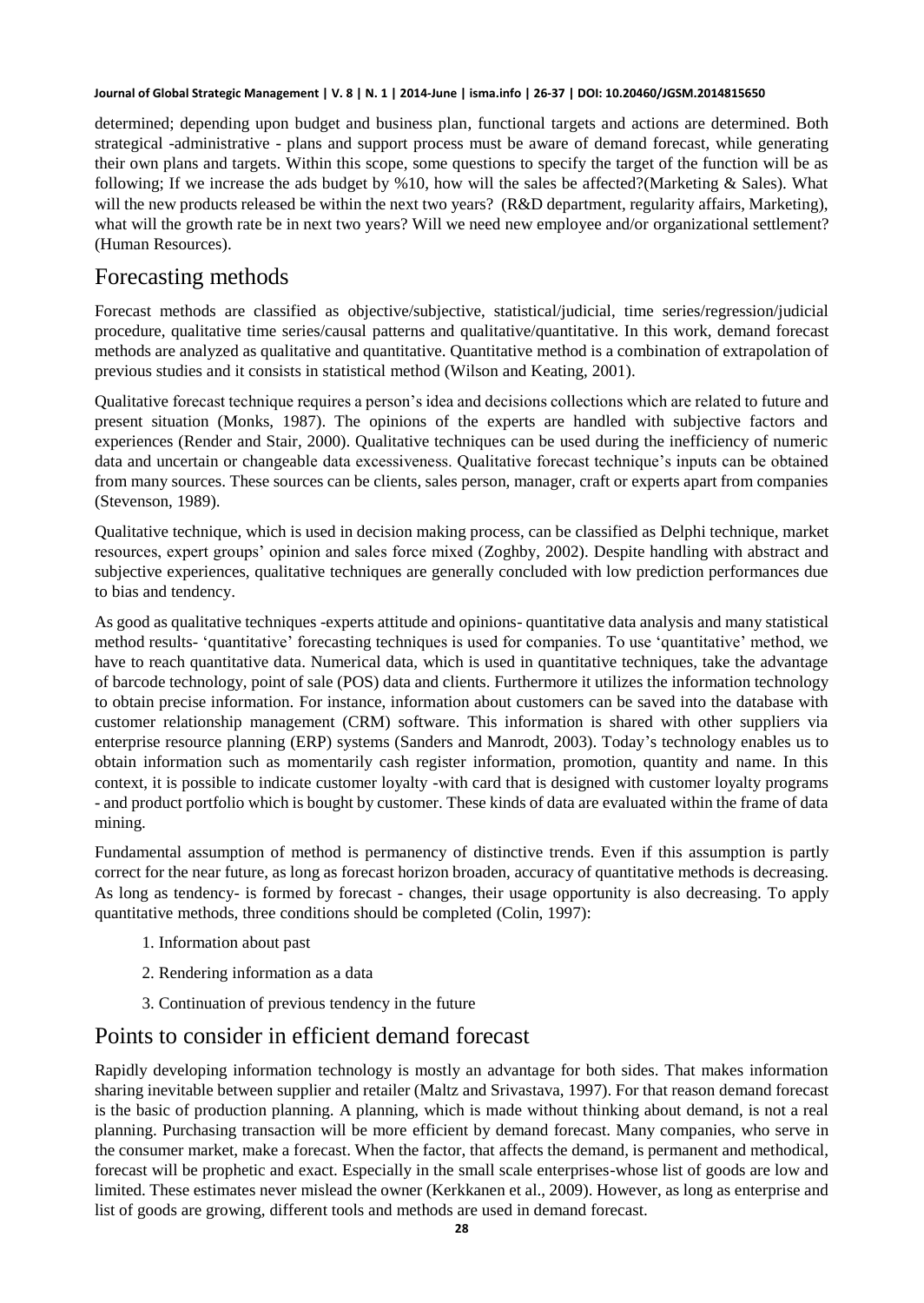Customer needs are variable and it differs depending on geographic, demographic, psychological, sociocultural and its profits (Kayhan et al., 2005). Determining the customer needs and their behavior towards purchasing is the key point of forecast. Elucidator information about customer need and purchasing is buried in the past. For that reason, analyze of time series and stochastic models are used for the resolution of problems. Factors which affect the sale should be taken into consideration. Demand analysis is based on demographic, economic and psychological models and theories. That's why human dynamics are the factors which should be taken into consideration.

It is really difficult to make forecast without having information about previous sales, supplies, operation time, cost record and sales price. On the other hand, forecaster should consider his aim and information that he is supposed to collect seriously. Defective or more detailed information affects the result negatively and it increases the amount of research. Additionally, there is a close link between use of demand research results and length of period. Use of daily forecasts for the monthly periods can give deceptive results. Changes on daily value are vanished in monthly period.

Last, but not least, qualifications of gathered information's such as uncertainty and accuracy are the factors which should be taken into consideration. Same criterion should be applied while doing defect measurement. Since forecasting has become more important than measurement of daily application (Mentzer and Moon, 2009). One of the most important conditions of working with low stock is forecasting of sales. Thus, planning and determining of safety stock gets easy, and stocks daily value is getting decreasing. Key performance indicator (KPI) leads sustainable growth with increasing the investment and decreasing the risk level of the company. Increase in the forecast accuracy decreases overstock, disinvestment and the transfer number while it is increasing customer service levels and delivery speed.

## **DEMAND FORECAST AND S&OP EFFECTS**

S&OP (Figure 1) is a process that should adapt constantly and focus on the whole functions of organization. S&OP is an integrated business management process, which was formed by Oliver Wight in 1980. This operation method can be explained bottom to top and top to bottom transmitting forecast. We can explain it as a work whose primary objective is the way of work that formed demand and supply by means predicated on reconciliation. Process is started by supply chain members to talk about actions that satisfy customer demand and campaign such as operation, marketing, new plans about sales and finance. In the direction of the decision that is taken by executives, mechanism works downwards and the whole operation members make an analysis for their own part. This analysis can be explained as a demand sharing for the sale, production planning, capacity plans efficiency controls, number of employees and shift plans for the production department, resource supply controls for the finance department (Grim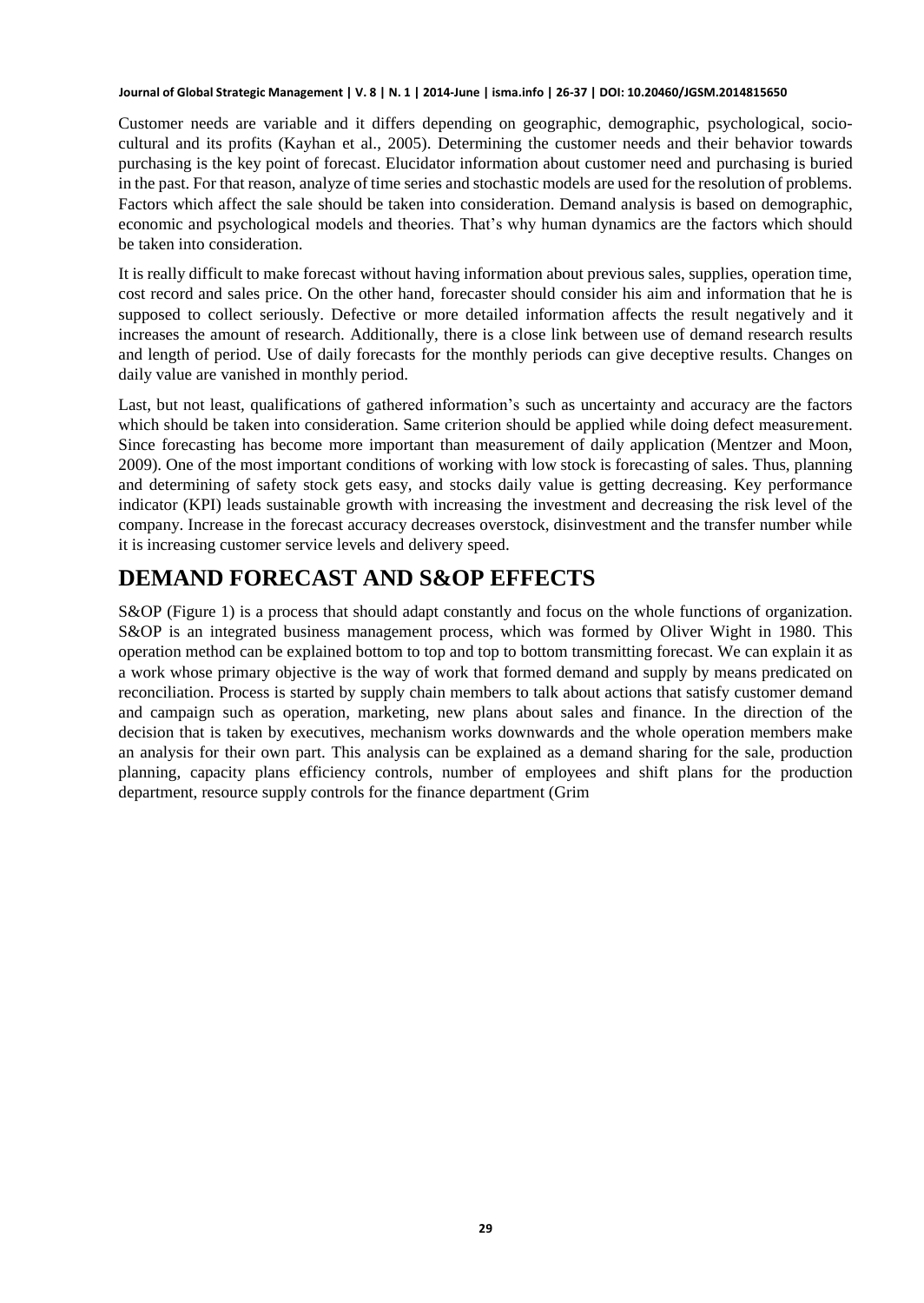

son and Pyke, 2007; Lapide, 2002).

### **Figure 1. S&OP Process (Bowersox and Closs, 2006)**

As a second grade; method, upward forecast express new precaution if there is a need after team member's feedbacks are taken. In this process, when enterprise cannot satisfy the demand, new plan will be made that is supported by whole members and additional actions are resolved to increase sales demand. S&OP also refines supply and demand planning. This is a process, which is consensual planning of supply & demand, requires stability and collective culpability. S&OP sales plan includes production and inventory planning, customer delivery time planning and strategically investment and finance planning (Palmatier, 2009). S&OP process provides effective supply chain management (Bowersox, 2006).

### **DEMAND FORECASTING SOFTWARE AND ERP SYSTEMS INTEGRATION**

In order to prepare forecasts rapidly and quickly, the demand forecasting software is used. A beneficent forecasting software is supposed to develop forecast recommendations statistically, be integrated with systems maimed to data analysis like Marketing Intelligence, catch the variety in the past dates, be able to filter any sudden demand imbalance and give opportunity to revise it, recognize the any deviation in short-term trends, compare the results lighting with forecasting, suggest optimum stock amount by relating targets of customer service levels and forecasts depending the variety in demand, give simulation opportunity for different forecasts and stock investments.

Looking at forecasting systems; SAP (%24) is the market leader, and he is followed by Manugistics (%18), Demand Solutions (%11), Oracle/People/JD Edwards (%9), Cognos (%6) and others(Jain, 2006).While SAP release different modules, with demand forecasting APO (Advanced Planning and Optimization) render service to customers with APS (Advanced Planning and Scheduling) forward planning and optimization module. Besides this module, in SAP, S&OP works are also supported and used intensely (SAP S&OP 3.0, powered by SAP HANA) (SAP, 2014). It is seen that innovative solutions in many areas like choosing forecasting models and identification of new models take place in SAP applications.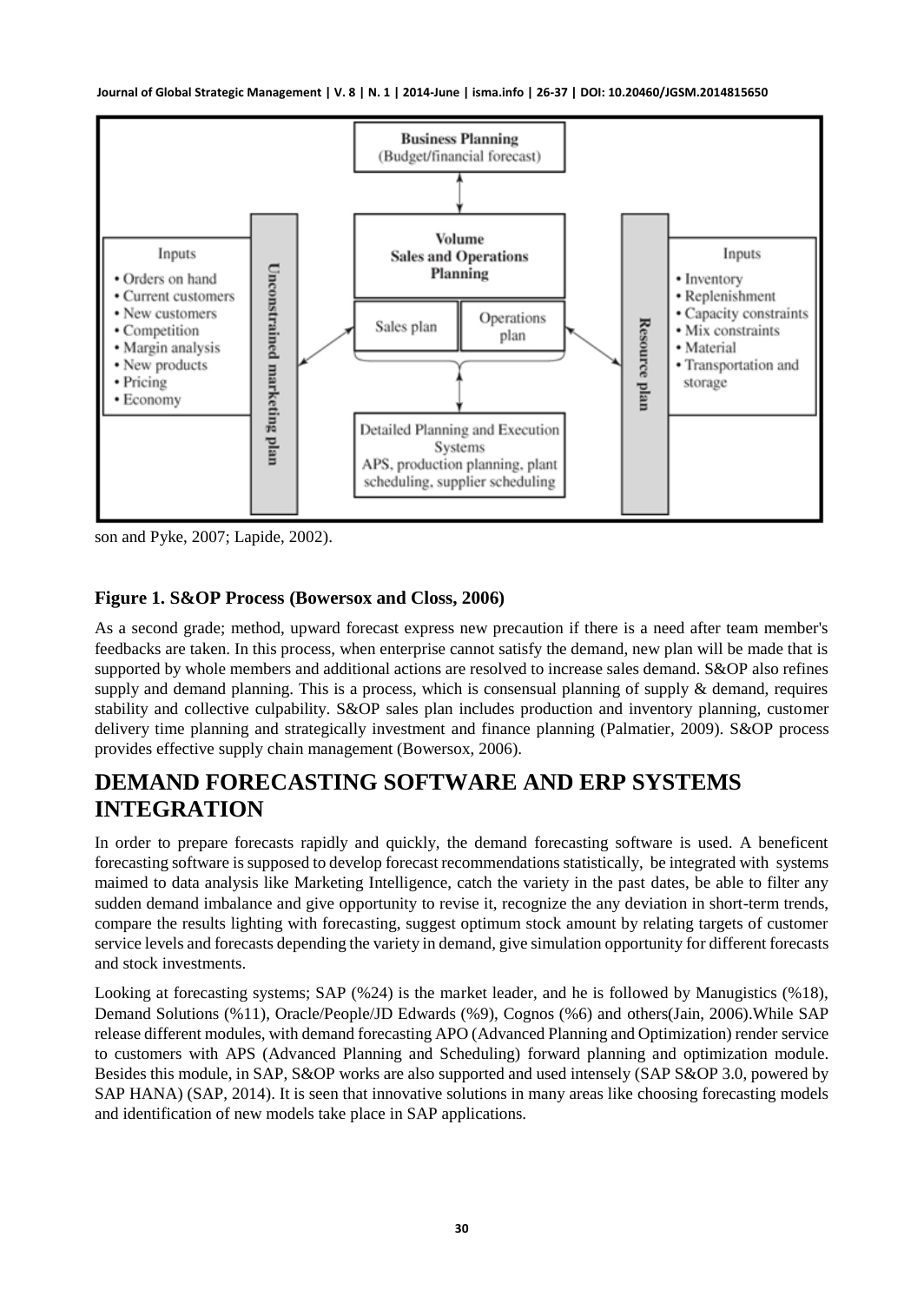## **CASE STUDY: ANALYSIS AND RECLAMATION OF DEMAND FORECAST STRUCTURE IN XYZ COMPANY**

Forecast is made to decrease the risk at the decision process, while taking decision about future. Uncertainty and related risk is one of the most important factors for director of company. In addition, effect of forecast deviation on operational activity means decrease in the service level or extra stock for the inventory.

XYZ Company is a pioneer paint producer firm in Turkey. That provides service convenience for the world standards. In Turkey, looking into the tonnage and turnover weighting, it is the leader in domestic area with its modern plant that has the highest capacity among its field. At the same time, the firm has also regional joint ventures abroad. TRNC, Russian Federation, Azerbaijan and Georgia are the basic exportation markets.

The firm employs 1200 employers on the brink of 800 blue-collar and 400 white-collar employers. In its highest capacity plants in its field with 3 shifts capacity, it produces 120 tons of paint.

In the company's plants, it has the highest capacity for the machinery and equipment, and it has five different production groups that produce 6.000 different products. It does not only produce water based paint, furniture paint, solvent group industry paint and agglutinant, but also imports 1.500 diversified commercial product in the direction of market demand. %55 of raw material necessary for production consists of import materials and the rest of them are obtained by local supplier.

Client groups of XYZ firm are classified as an iron monger style small scale enterprises, corporate clients, retailers, project and export clients. During delivery, external sources are used. Product's area storages are used that is assigned for iron monger clients. For the work site and project, direct delivery is used. For the export products door to door delivery arrangement is made.

### **The demand forecast system of XYZ company and operational planning effects**

XYZ Company is trying to estimate the demand by using the classical time series method. Classical time series methods are based on the assumption that considering the data in the past, the trend in the past will continue the same in the future. As a result of the outcome of the analysis, it is observed that the accuracy rate of the demand forecast is %55. In the industry which is much affected by seasonal demand fluctuations, especially in the summer months when the construction and housing projects accelerate due with increased demand, in the demand forecasting system, taking only historical data and the effects that may occur in some periods of the campaign into account is observed to be another complicating factor for the business to make prediction close to accuracy. The accuracy of the estimate and cost of the effects of the XYZ Company with annual sales of 120 million, the average monthly stock amounts to 20 million, the accuracy of the estimate 55% are shown in the table below.

|                                | <b>Scenario I</b>                         | <b>Scenario II</b>                           | <b>Scenario III</b>                                   |
|--------------------------------|-------------------------------------------|----------------------------------------------|-------------------------------------------------------|
| Costs (TL)                     | The effect of estimate<br>accuracy<br>%55 | The effect of estimate<br>accuracy<br>$\%60$ | The effect of estimate<br>accuracy<br>$\frac{9}{672}$ |
| <b>Back Order</b>              | 10.660                                    | 9.600                                        | 7.467                                                 |
| Sum of the stock               | 4.000.000                                 | 3.200.000                                    | 1.800.000                                             |
| The cost of distructed product | 180.000                                   | 162.000                                      | 126.000                                               |
| <b>Static (Obsolete) Stock</b> | 9.600                                     | 8.640                                        | 6.720                                                 |
| <b>Inactive (Excess) Stock</b> | 3.840                                     | 3.456                                        | 2.688                                                 |
| <b>Laggard Stock</b>           | 240.000                                   | 168.000                                      | 72.000                                                |
| <b>Production wastes</b>       | 580.000                                   | 460.000                                      | 320.000                                               |
| <b>TOTAL</b> (TL)              | 5.024.100                                 | 4.011.696                                    | 2.334.875                                             |
| According to scenario I        |                                           |                                              |                                                       |
| Difference (TL)                | $\blacksquare$                            | 1.012.404                                    | 2.689.225                                             |

**Table 1. The Accuracy of the Estimate and the Cost Impact in XYZ Company**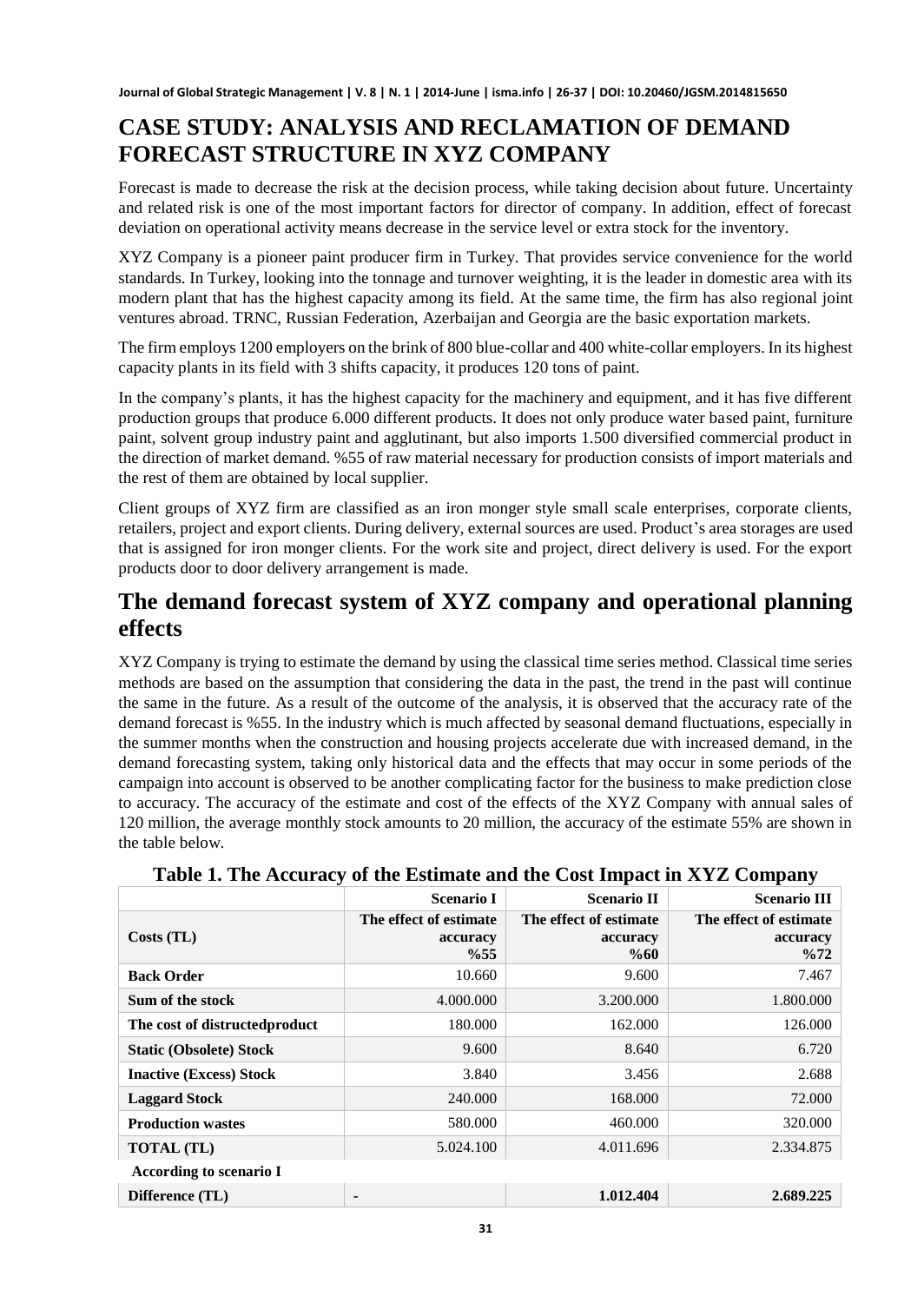As it can be seen in the chart, the impact of %5 improvement in the estimates is 1 million TL, the impact of approximately %15 improvement is 2.65 million TL. The most important improvement here will be assured in the cost of stock, the cost of destructed products, laggard stock and production wastes.

The main problem of XYZ business firm is demand forecasting and high budget deviations; as a result facing the level of service, cost and inventory problems. Suggested forecasting period is mentioned below and in the new period it is recommended to carry this period out together with S&OP.

The flow shown in Figure2 explains how the flow of information and estimation of studied business administration and businesses similar in structure should be. When looked roughly, the front view received from sales and market, competences investigation with preset methods of prediction and the available resource and understanding with the other operation units are very critical for a structure that will prevent probable accelerated actions. Econometric model is an econometric theory; if we perceive the econometric life as a product of set of simultaneous equation, then econometric model can be defined as the system or fullest extent of these equations. Due to too much variables affecting the demand and the easy supply of statistical data nowadays, it is observed that using econometric forecasting methods is the most reliable forecasting system for XYZ company business. Within this framework, the necessity of combining the forecast period and S&OP is emphasized.

The work-flow mentioned in Figure2 tells the forecasting period cycle of the businesses. S&OP systematic, enabling the planning to be in integrated way, tries to generate the plans all the departments agreed on in all sales and supply chain operations. With this work, revising the long-term plans every month regularly, the decreases of deviations after confirmation of the new plans are foreseen. S&OP is the planning area underlying the strategic plans of the businesses. A proper applied S&OP period enables to obtain potential benefit by upgrading the business. The companies will obtain very important benefits if they can improve and apply this period every month with discipline. Among the primary benefits, the coordinately working of the sales and operation department and moving towards the common target with common decisions can be said (Stadtler, 2008).



**Figure 2. Forecasting Schema (Stadtler, 2008)**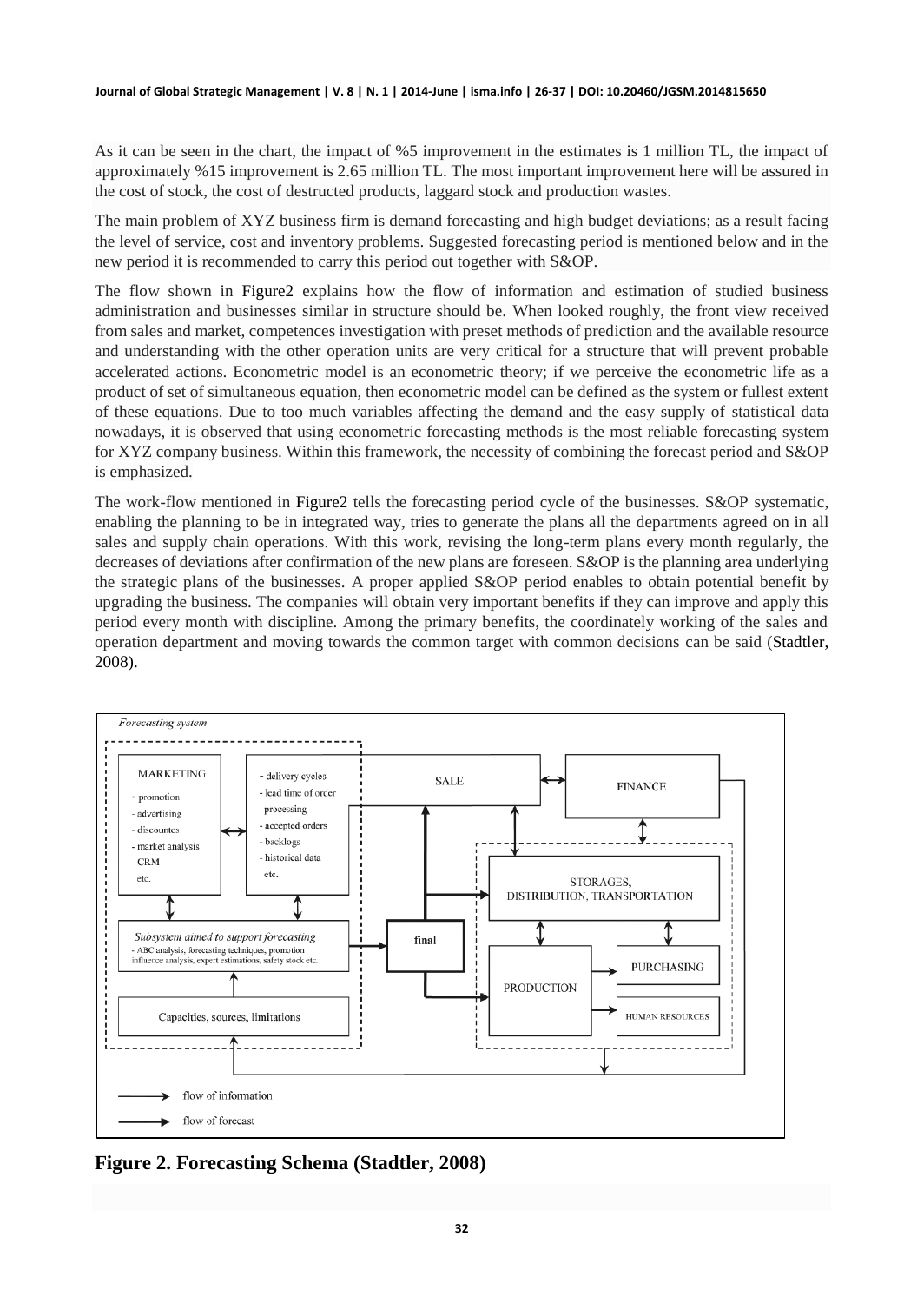### *The development of the XYZ Company's demand forecasting system*

After the existing situation analysis, the company's solving problems in the forecasting and increasing forecasting performance will only be available by a new working plan. With this study, we aim to improve the problematic forecasting period by means of the new period.

The method chosen by the company according to their own private conditions can be improved. With this study, generating innovative, plain and improvable solutions are recommended in order to improve the forecasting method and performance. Besides, it is possible to say that only looking constantly for new solutions to make more accurate forecasts and improvements are not adequate itself. Besides these studies, planning these entire organize in the way that can be understood by everyone and specifying the process steps of the organization and the dates to put in use are required.

While we explain the dates of the specified works within the month for the whole processes in Figure2, we specify the relationship with forecast and other operations by S&OP in Figure3 by recent studies.

As the enterprises are carrying out its activities in an intense competitive environment, the managers encounter ambiguity and risks related to this ambiguity in deciding. While taking decisions about the future, forecasts are being done in order to decrease the risk in the decision period. The more the forecasts are accurate, the more the decisions are reliable. The increase accuracy in forecasting neither can nor is obtained only by statistical and econometrical models themselves. The work should be managed and directed by applications accepted by all in the organization. In the new case, we aim to increase our forecast performance by following up as mentioned in Figure 3.



**Figure 3. S&OP Process Steps (adapted from Mentzer and Moon, 2009)**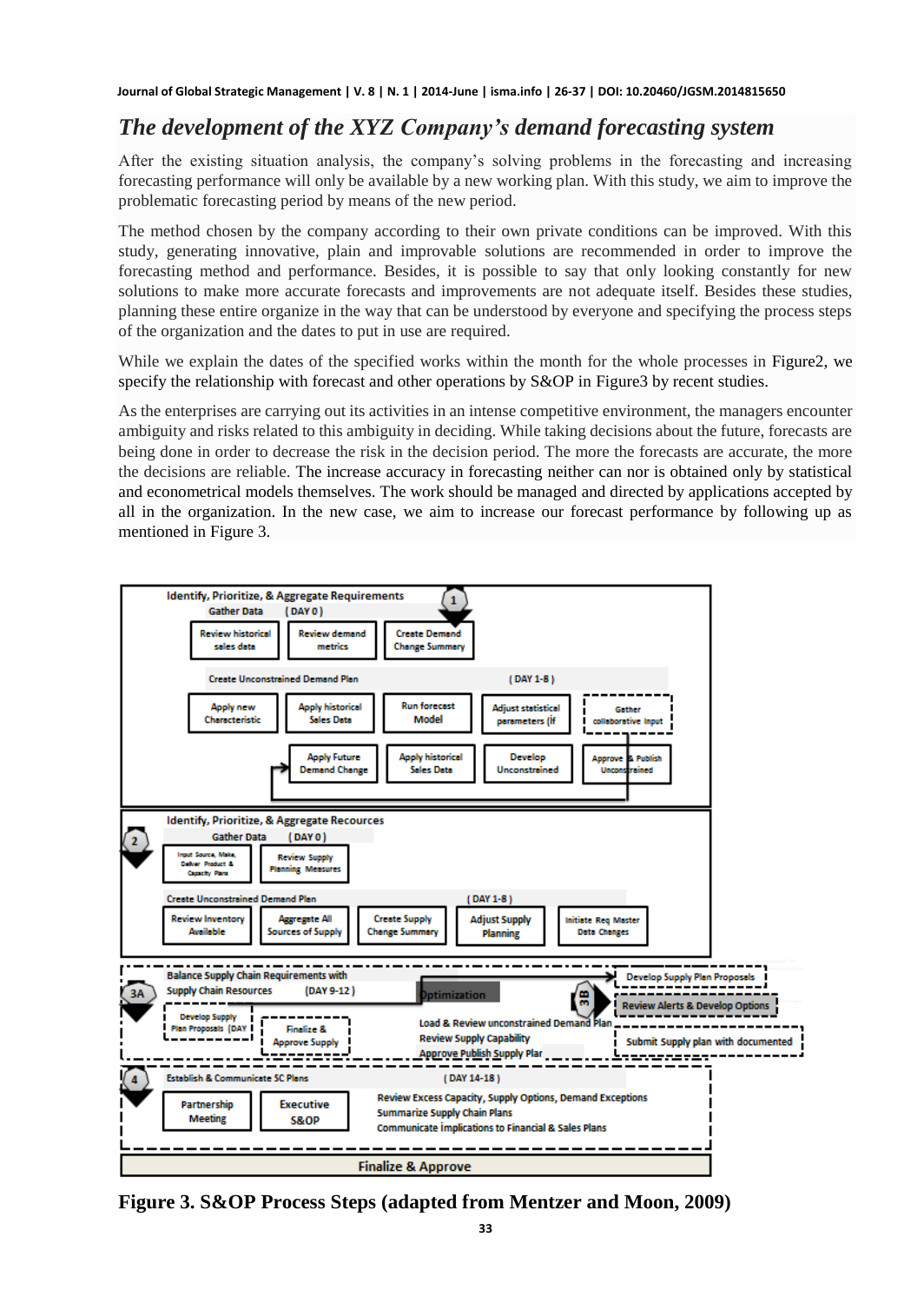This working system is planned to go through some process and to be approved by senior participants under the title of S&OP. Steps are explained below. Primarily, we divided the period into months; we are heading for a structure that will evaluate each month itself and forecast the following month.

- 1. For S&OP work, we synchronize the work with specified meeting dates by dividing the present month into working plans. The process steps get started after such notifications as the month that the sales department in, current improvement and the following months; feedback from the market, the current forecasts of the sales managers and specification of campaign dates; and they get their last form with statistical econometric methods determining the demand forecast. Before publishing the last form of the demand plan, the final point to draw attention (if exist) is adding the product which will be exposed to the campaign to the current forecasting model of the current stock condition. Then, the demand plan is published. (1-8 days)
- 2. According to the current plan, production planning department specify the trademark and product tonnage and publishes the capacity plans. Being created, data such as the workforce needed for meeting current demand and overtime can be mentioned in the capacity reports.
- 3. Works such as controlling the supply plans and making the material adequacy plans according to the composed production plans and if needed, extra accelerated material supply can be linked to the action. In this step, the point to consider is that if there are supply constraints in the raw material of the products that will be exposed to the impact of the campaign with current capacity, options like delaying the campaign or making campaign for another product, that is product without raw material supply constraints is not the campaign should be worked on. (9-12 days)
- 4. After the creation of the sales data, picking the production and the capacity plans, the controlling supply plans, all circles of the chain makes their meeting and the manager who is the same level as general director carry out S&OP meeting. In this meeting, all the constraints are revised and resolved. In short, the dates of the new campaigns are specified, the resolution how long ago the manufacturing business will be stocked is resolved, the supply chain obtain the needed materials, finance take the necessary measures and the most important one is that a decision that all of the organization agrees on is concluded.

Correlating to the mentioned dates is extremely critical for the reliability of the period and for the department that will take role next. Even if there occur problems in the beginning, by this work going through motions there will rise a successful forecast and what is important that a work preventing the accelerated actions.

## **CONCLUSION AND EVALUATION**

Correspondingly with the technological development, the importance of the demand forecast has been increasing day by day for the enterprises. Nowadays, the forecasting period which was being managed with irrational techniques in the past has been extremely critical work tracing to structures like forecasting manager (director). Along with markets' becoming more dynamic, managers' understanding the importance of forecasting has caused to changes in organizational structure, business philosophy, and corporation culture and has increased the support of the executives to this function. As a result of these developments, the significance of the transparency and cooperation has increased and many concepts and structures such as updating have been come up.

In this paper, the activities oriented to demand forecast of the firms in the paint sector, the increase of the operational productivity, working in cooperation with close relationship and constant circle of the sales and supply departments are designated.

Demand forecasting is a "period". And in this paper, the demand forecasting is discussed as a period and it is understood that a process-based model as "An Econometric Model in Demand Forecasting Period" should be improved and applied in XYZ Company. High forecast accuracy and in parallel with this, improving more accurate market strategy, increase in the stock turnover, decrease in the supply chain costs and increase in the customer satisfaction are described as the output of the period. The reformed economic models can but used as simulation tools in decision support systems. In the policy and strategy that will be developed in short, mid and late phase, one can use these relations. Demand forecasting is not only a function of the marketing. The factors affecting the forecasting accuracy can be grouped as technical difficulties, behavioral problems and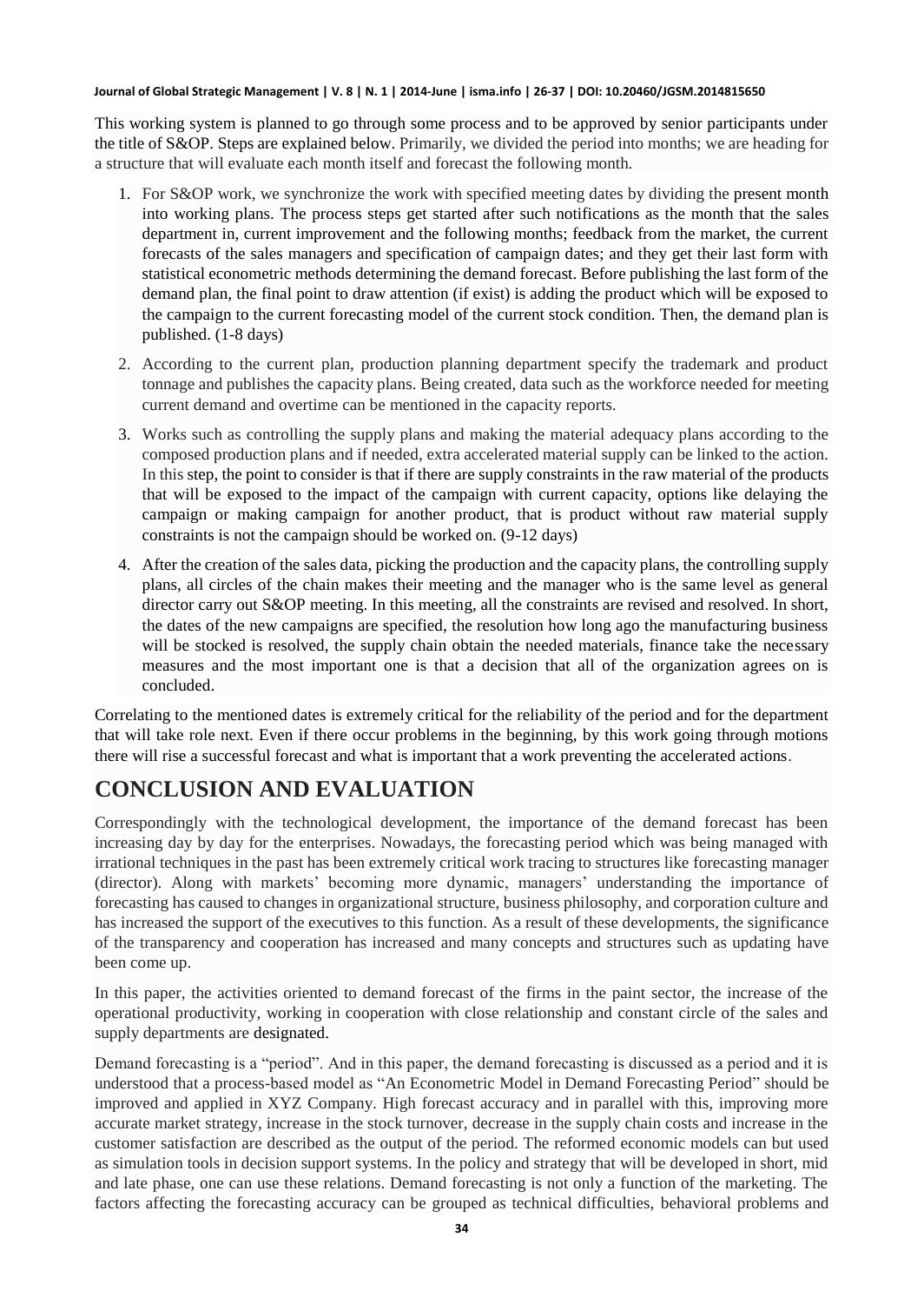organizational impediments. In order to carry out the period smoothly, the union of all the participants inside and outside the firm should be ensured and the support of the executives should be taken. In this process, the S&OP and similar methods should be used. Besides, taking a co-decision and understanding the new decisions, strategies and targets to be developed in high level, standard statistical approaches; increasing the accuracy of the forecasts can be available with S&OP style application. Cooperation with the customer, smoothening of the demand, proactive cooperation approaches that put together a bilateral relation network between the supplier and customers take place among S&OP works.

It is necessary to watch out three criteria in order to reach the needed demand forecast results: "accurate and sufficient data, appropriate model and correct assumption". The most important role while providing these criteria lights to the people carrying out the demand period. Demand forecasting is a "period". Seeing it as only a sub-period of the marketing function will make it difficult for forecasting to be adopted by the entire corporation. Out of the possible negative results only the people making the forecast will be responsible, the others will not feel themselves responsible. In order to carry out works about the period successfully, the activities about the period should be carried out as a period; owner of the period, customer of the period, activities in the period and performance indicators of the period should be described. The performance indicators of the period should be followed up constantly and the whole period should be viewed regularly.

In technical literature, using econometric methods in demand forecasting works is mentioned as timeconsuming and costly. This paper shows that approaching to databases has become easier depending on the developing computer technology and increasing use of internet and those econometric models can be used in demand forecasting of the paint sector.

Model is not only used in paint sector, it is but also used in different sectors. While making prediction about future, basic forecast acquired by econometric models, can reflect possible event's effect. As an example, legal changes (reforms), implementation oriented by authorization process, changes on social insurance systems, oversea trends, budget limits (saving limits for specific period) and delay with putting productions on the market (authorization) can be given. Each event can be rendered quantitative method by using incidence date, possibility and effect percentage on basic sales forecast and its effects on period parameters.

Nowadays, it is seen that forecasting models are analyzed much faster with S&OP style application software systems and that especially the study we mentioned can be used with software systems. As an example, in SAP side forecasting systems and installing different module for S&OP shows that our studies can be made systematically, faster and easier also on the mentioned software systems of mentioned studies.

A first obvious question is how to model seasonality. This has long been a major research topic that has significant practical implications. Many macro-economic factors are followed by trimester. New model planning can be made to cover these trimesters.

Depending on accuracy of forecast, new studies can be made oriented by stock optimization. When this studies which refer to type of Changeable Demand used with ERP software, on inventory management could be a new start point for practicing about seller stock application (Vendor Managed Inventory: VMI) subject.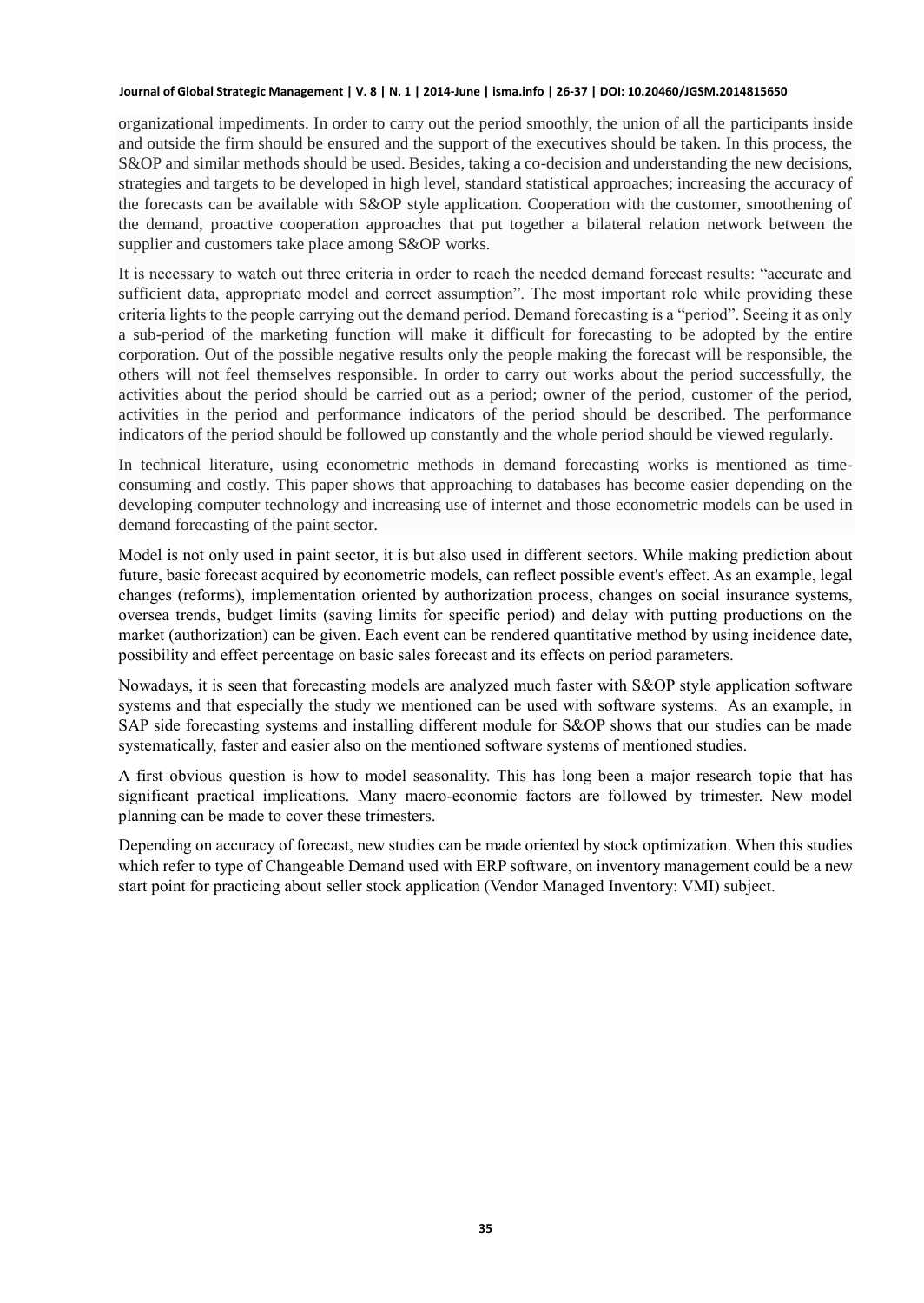### **REFERENCES**

*Armstrong, J.S. (1988), Research needs in forecasting, International Journal of Forecasting, 4(3): 449–465.* 

*Armstrong, J.S., Morwitz, V.G. and Kumar, V. (2000), Sales forecasts for existing consumer products and services: Do purchase intentions contribute to accuracy?, International Journal of Forecasting, 16:383–397.* 

*Armstrong, J.S. (2001), Should we redesign forecasting competitions?, International Journal of Forecasting, 17(1): 542-545.* 

*Bowersox D. J. and Closs, D.J. (1996), Logistical Management: The Integrated Supply Chain Process, McGraw Hill, USA.*

*Colin, D.L. (1997), Demand Forecasting and Inventory Control, John Wiley&Sons,USA.* 

*Erkan, H. (2008), Talep tahmin doğruluğunu arttırmak için talebi etkileyen faktörlerin analizi ve ilaç sektöründe ekonometrik bir model önerisi (The analysis of factors influencing demand with the goal of increasing sales forecast accuracy and econometric modeling recommendations in the pharmaceutical sector), Marmara Üniversitesi, SBE Öneri Dergisi, 3: 24-71.*

*Fildes, R. and Beard, C. (1992), Forecasting systems for production and inventory control, International Journal of Operations and Production Management, 12: 4-27.*

*Fildes R. and Hastings R. (1994), The organization and improvement of market forecasting, Journal of the Operational Research Society, 45: 1-16.*

*Fildes, R. and Ord, J.K. (2006), Forecasting competitions: Their role in improving forecasting practice and research, in Clements M. and Hendry D. (Eds.), A Companion to Economic Forecasting, Oxford, Blackwell, 322-353.*

*Gardner, E.S.Jr. and Diaz-Saiz, J. (2002), Seasonal adjustment of inventory demand series: A case study, International Journal of Forecasting, 18(1): 117-123.*

*Gardner, E.S.Jr., Elizabeth. A. and Angela, M.W. (2001), Further results on focus forecasting vs. exponential smoothing, International Journal of Forecasting, 17(2): 287-293.*

*Granger, C.W.J. (1989), Forecasting in Business and Economics (2nd Ed.), Academic Press, USA.*

*Grimson, J.A. and Pyke, D.F. (2007), Sales and operations planning: An exploratory study and framework, The International Journal of Logistics Management, 18: 322–346.* 

*Haines, S. (2008), The Product Manager's Desk Reference, McGraw-Hill Professional, NY, USA.* 

*Jain, C.L. (2006), Benchmarking, forecasting, software and systems, Journal of Business Forecasting, 25(4): 28-30.*

*Johnson, R., (2009), Sales planning during an economic crisis, Supply House Times, 52(5): 86–90.*

*Kayhan, M., Erkip, N. and Güllü, R. (2005), Integrating forecast evolution with production-inventory planning: An implementation framework for a fast moving consumer goods manufacturer, Technical Report, Industrial Engineering Department, Middle East Technical University, Ankara.*

*Kerkkanen, A., Korpela, J. and Huiskonen, J. (2009), Demand forecasting errors in industrial context: Measurement and impacts, International Journal of Production Economics, 118(1):43-48.*

*Klassen, R.D. and Flores, B.E. (2001), Forecasting practices of Canadian firms: Survey results and comparisons, International Journal of Production Economics, 70(2): 163-174.*

*Kress G.J. and Snyder. L. (1994), Forecasting and Market Analysis Techniques, Quorum Books, USA.*

*Lapide, L, (2002), New developments in business forecasting, The Journal of Business Forecasting Methods and Sytems, 21(2): 11-14.*

*Maltz, E. and Srivastava, R.K. (1997), Managing retailer-supplier partnerships with EDI: Evaluation and implementation, Long Range Planning, 30(6): 862-876.*